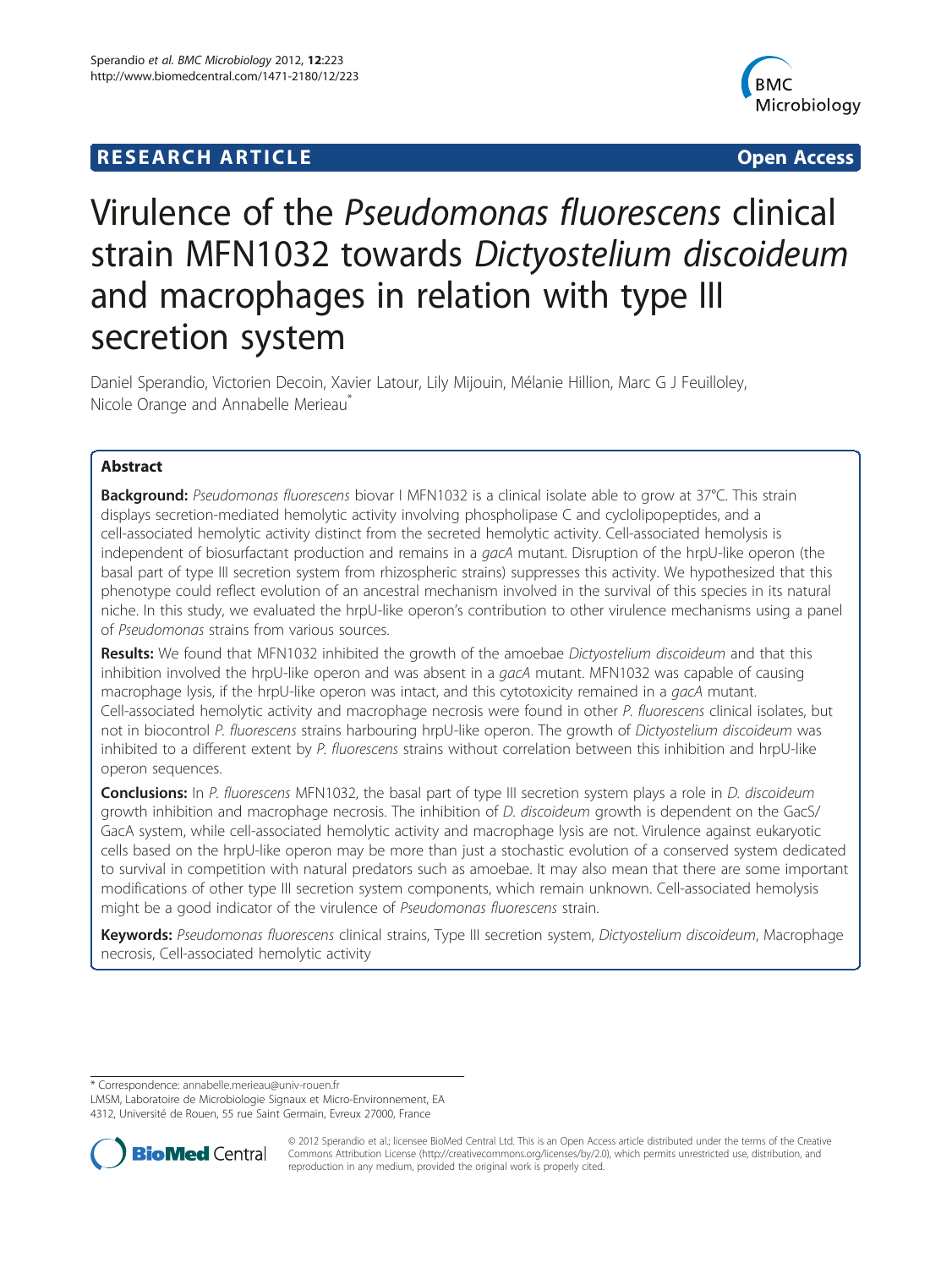#### Background

Pseudomonas fluorescens is a highly heterogeneous species of γ Proteobacteria [\[1,2](#page-8-0)]. Saprophytic members of this species are found in large numbers in all of the major natural environments and also form associations with plants [[3-5\]](#page-8-0). Surprisingly, *P. fluorescens* includes some strains suspected to be opportunistic human pathogens [\[6,7](#page-8-0)]. Recently, and despite its psychrotrophy (optimal growth temperature range between 25–30°C) [[8\]](#page-8-0), several studies highlighted the infectious potential of some *Pseudomonas fluorescens* clinical strains [[9-11](#page-8-0)]. MFN1032 is a clinical strain, identified as belonging to biovar I of P. fluorescens species, which was isolated from a patient with a lung infection and is able to grow at 37°C [\[11\]](#page-8-0). We previously described that MFN1032 cells induce necrosis and apoptosis in rat glial cells at this temperature. This strain adheres to intestinal epithelial cells where it induces cytotoxic effects and proinflammatory reactions [[12\]](#page-8-0). MFN1032 displays secretion-mediated hemolytic activity involving phospholipase C and cyclolipopeptides [\[13](#page-8-0)]. This activity is positively regulated by the two-component system GacS/ GacA and is subject to phase variation [[9,14\]](#page-8-0). MFN1032 shows a cell-associated hemolytic activity distinct from the secreted hemolytic activity. The cell-associated hemolytic activity (cHA) is expressed at 37°C and is detected in vitro in mid log growth phase in the presence of erythrocytes. This cHA is independent of phospholipase C and cyclolipopeptide production and increases in a gacA mutant. GacS/GacA seems to be a negative regulator of this activity. Finally, MFN1032 harbours type III secretion system (T3SS) genes [[15](#page-8-0)]. In Pseudomonas aeruginosa CHA strain, cell-associated hemolytic activity is correlated with secretion of PcrV, PopB and PopD by T3SS. This pore forming activity precedes macrophage oncosis [[16\]](#page-8-0). In addition, numerous studies have reported the implication of T3SS in the infectivity of P. aeruginosa in Dictyostelium discoideum. D. discoideum is a soil amoeba that feeds on bacteria by phagocytosis [[17](#page-8-0),[18](#page-8-0)]. It was used as a model eukaryotic cell, which mimics mammalian macrophage in how it interacts with microbes. P. aeruginosa can kill D. discoideum by delivering effector proteins to target cells  $[19,20]$  $[19,20]$ .

T3SS genes are absent from the P. fluorescens Pf0-1 and Pf5 genomes published in databases [\[21,22](#page-8-0)] but are present in numerous plant-associated and biocontrol P. fluorescens strains [\[23-26](#page-8-0)]. Strain KD protects the cucumber from the oomycete Pythium ultimum, and its T3SS, acquired horizontally from phytopathogenic bacteria, decreases pectinase polygalacturonase activity (a key pathogenicity factor) from P. ultimum [[26\]](#page-8-0). This strain does not induce a Hypersensitivity Response (HR) on tobacco leaves. In C7R12 and SBW25, two other biocontrol strains with T3SS genes, the target of T3SS has not been fully elucidated [\[25](#page-8-0)[,27](#page-9-0)]. In P. fluorescens Q8r1-96, T3SS is different from its counterparts in SBW25 and similar to P. syringae T3SS. This strain expresses T3SS effectors capable of suppressing HR [[23](#page-8-0)].

MFN1032 possesses some contrasting features of saprophytic or pathogenic Pseudomonas in regards to T3SS. MFN1032 has T3SS-like genes, hrcRST, with a high level of homology to the *hrcRST* genes of the hrpU operon in Pseudomonas syringae DC3000. Disruption of this hrpU-like operon in MFN1032 abolishes cellassociated hemolytic activity [[15\]](#page-8-0), as described for mutations in the T3SS apparatus in P. aeruginosa. Our hypothesis was that the first target of MFN1032 T3SS would probably be eukaryotic cells of the rhizosphere, such as plants or amoebae.

To test this hypothesis, we investigated the interactions of MFN1032 and other Pseudomonas strains with red blood cells, plants, amoebae and macrophages. In contrast with environmental Pseudomonas, all of the clinical strains of P. fluorescens tested were cytotoxic for erythrocytes through contact. MFN1032 was unable to induce HR on plants and was cytotoxic for amoebae and macrophages. Disruption of the hrpU-like operon in MFN1032 abolished these cytotoxicities that were independent of cyclolipopeptide production. GacS/GacA system seems to be a positive regulator for *D. discoideum* growth inhibition but not for cell-associated hemolysis or macrophage lysis, suggesting that these processes are not identical.

#### Results

## P. fluorescens MFN1032 and other clinical strains have cell-associated hemolytic activity but do not induce HR on tobacco leaves

We investigated the distribution of cell-associated hemolytic activity on a panel of *Pseudomonas* strains. Cell-associated hemolytic activity (cHA) was measured by the technique used by Dacheux [\[16\]](#page-8-0), adapted as described in methods. We tested cHA at 37°C for MFN1032, MFY162, MFY70 and MFY63 (clinical isolates of P. fluorescens), MF37 (P. fluorescens strain isolated from raw milk), C7R12 and SBW25 (rhizospheric P. fluorescens strains) and DC3000 (P. syringae plant pathogen) after growth at 28°C (for strain origin see Table [1\)](#page-2-0).

Only clinical strains had cHA (Figure [1](#page-2-0)). MFY63 showed the highest level of cHA (80% lysis); MFY70 and MFN1032 displayed significant cHA (70% lysis) and MFY162 a median cHA (40% lysis). In the case of the environmental strains tested, C7R12, SBW25, MF37 and DC3000 were not hemolytic.

The same panel of strains was tested on tobacco leaves to determine if these strains were able to induce HR. As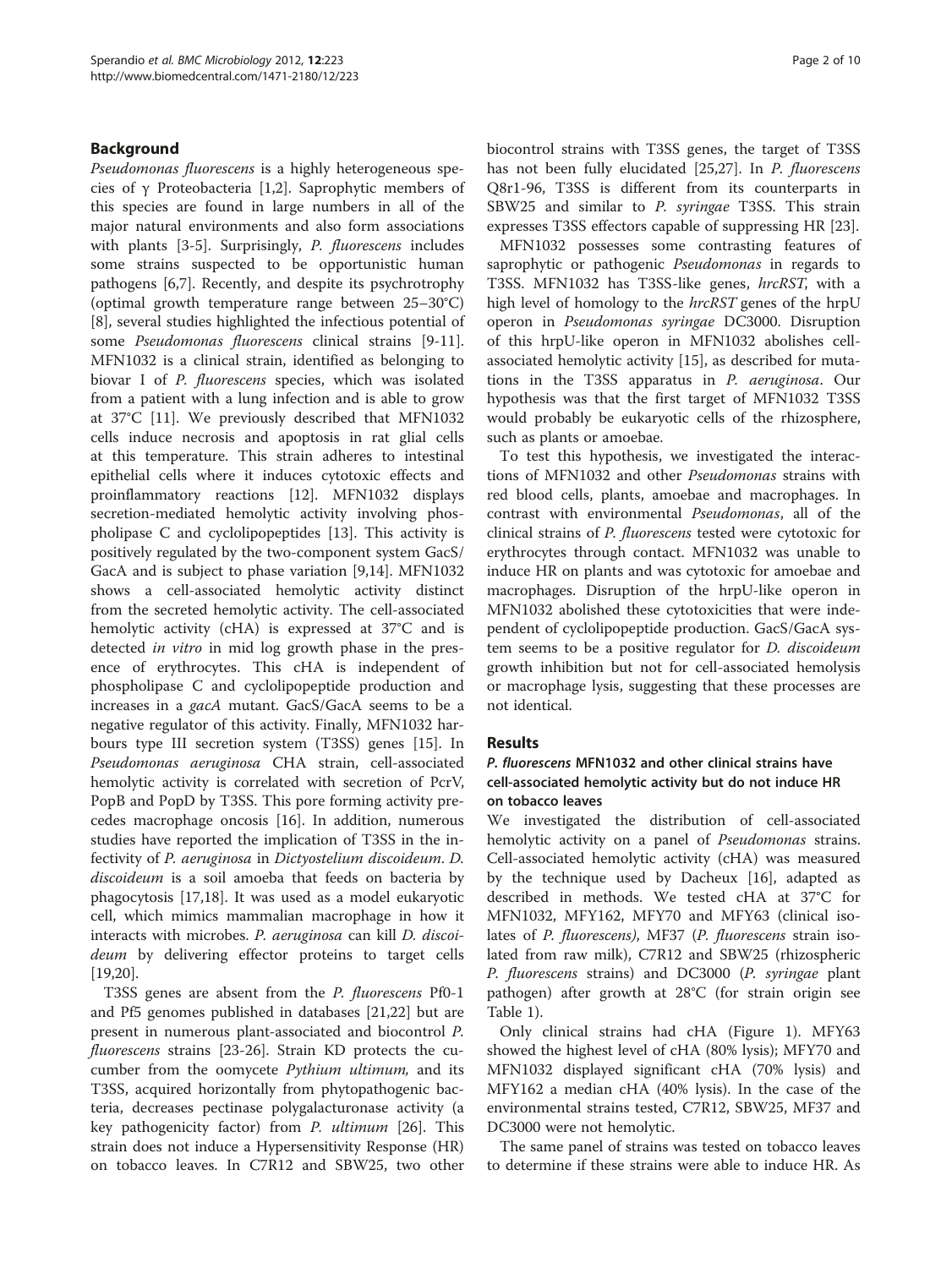| <b>Species</b>          | <b>Strains</b>      | Optimal growth<br>temperature (°C) | Origins                                                          | <b>References</b> |
|-------------------------|---------------------|------------------------------------|------------------------------------------------------------------|-------------------|
| Pseudomonas fluorescens | SBW25               | $28^{\circ}$ C                     | Field grown-sugar beet                                           | $[25]$            |
|                         | C7R12               |                                    | Flax rhizosphere                                                 | $[27]$            |
|                         | MF37                |                                    | Milk tank                                                        | $[39]$            |
|                         | MFY63               |                                    | Clinical (urine)                                                 | [6]               |
|                         | MFY70               |                                    | Clinical (abscess)                                               | $[6]$             |
|                         | MFY162              |                                    | Clinical (sputum)                                                | [6]               |
|                         | <b>MFN1032</b>      |                                    | Clinical (sputum)                                                | [11]              |
|                         | <b>MFN1030</b>      |                                    | MFN1032 hrpU-like operon mutant                                  | $[15]$            |
|                         | MFN1030-pBBR1MCS-5  |                                    | MFN1030 carrying pBBR1MCS-5                                      | This study        |
|                         | MFN1030-pBBR-rscSTU |                                    | MFN1030 carrying rscSTU genes of<br>SBW25 cloned into pBBR1MCS-5 | This study        |
|                         | MFN1031             |                                    | MFN1030 revertant                                                | $[15]$            |
|                         | V <sub>1</sub>      |                                    | MFN1032 spontaneous gacA mutant                                  | $[9]$             |
|                         | V1gacA              |                                    | V1 carrying the gacA gene (plasmid pMP5565)                      | $[9]$             |
|                         | V <sub>3</sub>      |                                    | MFN1032 Variant group 2 (Cyclolipopeptides -)                    | [9,14]            |
| Pseudomonas syringae    | DC3000              |                                    | Tomato                                                           | $[40]$            |
| Pseudomonas aeruginosa  | <b>CHA</b>          | $37^{\circ}$ C                     | Clinical                                                         | $[41]$            |
|                         | <b>PA14</b>         |                                    | Clinical                                                         | $[42]$            |
| Klebsiella aerogenes    | KA                  |                                    | Environmental                                                    | $[43]$            |

<span id="page-2-0"></span>Table 1 Bacterial strains used in this study, origins, growth temperatures and references

illustrated in Figure [2,](#page-3-0) HR was only detected for C7R12 and DC3000. All clinical strains i.e., MFY63, MFY70, MFY162 and MFN1032 and two environmental strains, SBW25 and MF37, were unable to induce HR.

#### P. fluorescens MFN1032 is virulent on Dictyostelium discoideum (D. discoideum)

As described in Figure [3A,](#page-4-0) Klebsiella aerogenes (KA) (negative control for virulence), Pseudomonas aeruginosa PA14 (positive control for virulence), and MFN1032 were tested on D. discoideum. On a layer of



KA, about one hundred lysis plaques were observed, corresponding to the zone where actively feeding and replicating *D. discoideum* have phagocytosed the bacteria. On a layer of PA14 or MFN1032 at 10%, no lysis plaque was detected. MFN1032 does indeed display a virulent phenotype on D. discoideum, either by evading D. discoideum killing, or by actively killing amoebae. Then, our panel of strains was tested on *D. discoideum* (Figure [3B](#page-4-0)). Two strains, C7R12 and MF37 had a complete absence of D. discoideum growth inhibition (100% of D. discoideum remained). MFY63 and SBW25 were highly permissive for D. discoideum growth (90% and 75% of amoebae remained, respectively). MFY70 and MFY162 permitted the replication of about half of the *D. discoideum* (40% and 60% respectively). DC3000 had a slightly virulent phenotype on D. discoideum (20% of D. discoideum remained). In our panel, to small to be representative, *D. discoideum* growth inhibition above 50% was only observed for clinical or phytopathogenic strains of Pseudomonas.

P. fluorescens MFN1032 virulence towards D. discoideum is dependent on the hrpU-like operon and the GacS/GacA two-component system and is independent of cyclolipopeptides (CLPs).

We used a mutant strain, MFN1030, the hrpU-like operon mutant of MFN1032, to determine whether T3SS apparatus proteins are required for the MFN1032 phenotype with respect to *D. discoideum*. MFN1030 was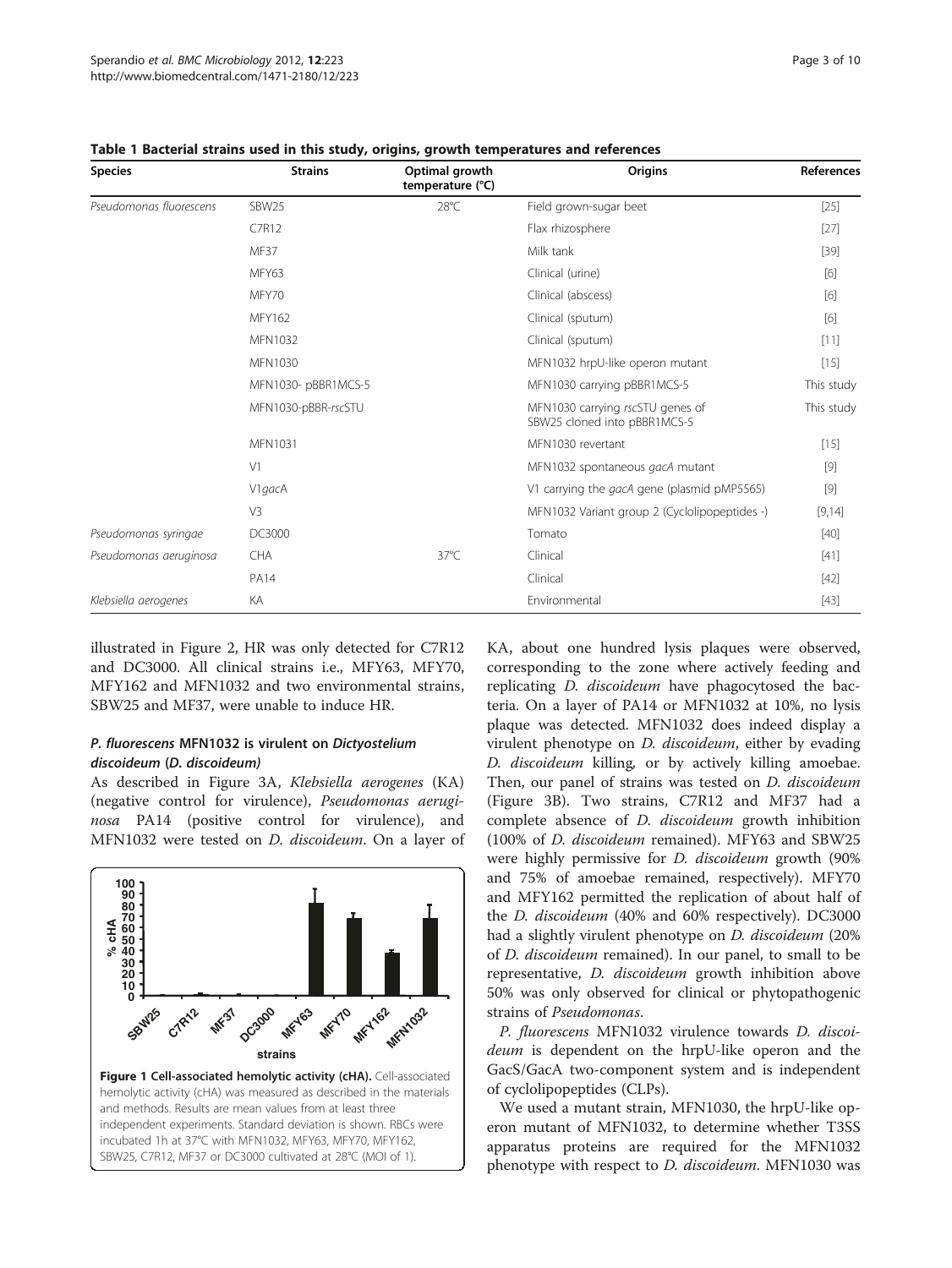<span id="page-3-0"></span>

permissive for D. discoideum growth (90% of D. discoideum remained). The revertant of MFN1030, MFN1031, inhibited D. discoideum growth.

We investigated the possible involvement of the GacS/ GacA two-component system in the regulation of this phenotype using a gacA spontaneous mutant of MFN1032, V1. V1 is defective for cyclolipopeptide (CLP) production and secreted hemolysis, but still exhibits cHA. V1 was plated on *D. discoideum* and allowed these amoebae to grow, as described in Figure [3B](#page-4-0) (100% of D. discoideum remained). Introduction of a gacA gene in V1, to give the V1*gacA* strain, restored wild-type phenotype.

CLP biosurfactant production is positively regulated by the GacS/GacA system in numerous P.fluorescens strains [[9,](#page-8-0)[28\]](#page-9-0). Biosurfactants produced by P. aeruginosa have been reported to cause the lysis of *D. discoideum* [\[20](#page-8-0)]. To investigate the role of CLP, we took advantage of strain V3, a MFN1032 variant (described as a "group 2 variant"), which have a defect in CLP production but which have a wild type GacS/GacA [[9,14\]](#page-8-0). V3 does not show other measurable modifications from secreted factors. V3 inhibited fully D. discoideum growth (0% of amoebae remained).

D. discoideum growth inhibition could be due to MFN1032-induced death of Klebsiella aerogenes, which is the feeding source of the amoeba. To exclude this possibility, we counted Klebsiella aerogenes colony forming unit (CFU) after 5 days at 22°C in SM medium, either with or without the presence of MFN1032, MFN1030 or V1. In all conditions, the Klebsiella aerogenes counts were identical (approximately  $10^8$  CFU.mL<sup>-1</sup>).

Moreover, as described in Figure [3](#page-4-0) C, MFN1030 as sole feeding source permitted D. discoideum growth in 2 days at 22°C, while MFN1032 did not. Similar results were obtained with V1 (Data not shown).

#### P. fluorescens MFN1032 is cytotoxic on macrophages via intracellular mechanisms

In order to correlate D. discoideum growth inhibition (which mimic macrophage phagocytosis) and cytotoxicity towards macrophages, we infected cell line J774A.1 macrophages with MFN1032 (not permissive), DC3000 (slightly not permissive) and SBW25 (highly permissive) as described in Material and Methods. The strain of P. aeruginosa CHA is a clinical isolate from a patient suffering from cystic fibrosis and has been used as a positive control for macrophage lysis, monitored by LDH release [\[29\]](#page-9-0). This strain has a highly inducible T3SS, responsible for virulence behaviour [\[30\]](#page-9-0). This strain provoked full lysis of macrophages in our conditions (Figure [4\)](#page-4-0). MFN1032 displayed an LDH release of 40% whereas SBW25 and DC3000 were unable to lyse macrophages. These results showed that, in DC3000, slight virulence towards *D. discoideum* is not correlated with macrophage necrosis.

In order to determine the possible involvement of T3SS in macrophage lysis by MFN1032, we used MFN1030 (hrpU-like operon mutant) to infect J774A.1 macrophages. MFN1030 was impaired in macrophage lysis whereas MFN1031 (MFN1030 revertant) had a wild type phenotype with a 40% LDH release. The gacA mutant of MFN1032, V1, had the same range of macrophage lysis as MFN1032 (Figure [4\)](#page-4-0).

Confocal analysis of macrophages infected by MFN1032 was conducted to study this necrosis. Following ten minutes of infection, numerous macrophages appeared red in medium containing EtBr, confirming a rapid necrosis (Figure [5A](#page-5-0)). Orthographic representation revealed that every dead macrophage contained MFN1032 expressing green fluorescent protein (Figure [5B\)](#page-5-0). Only few live macrophages, which were not stained but perceptible by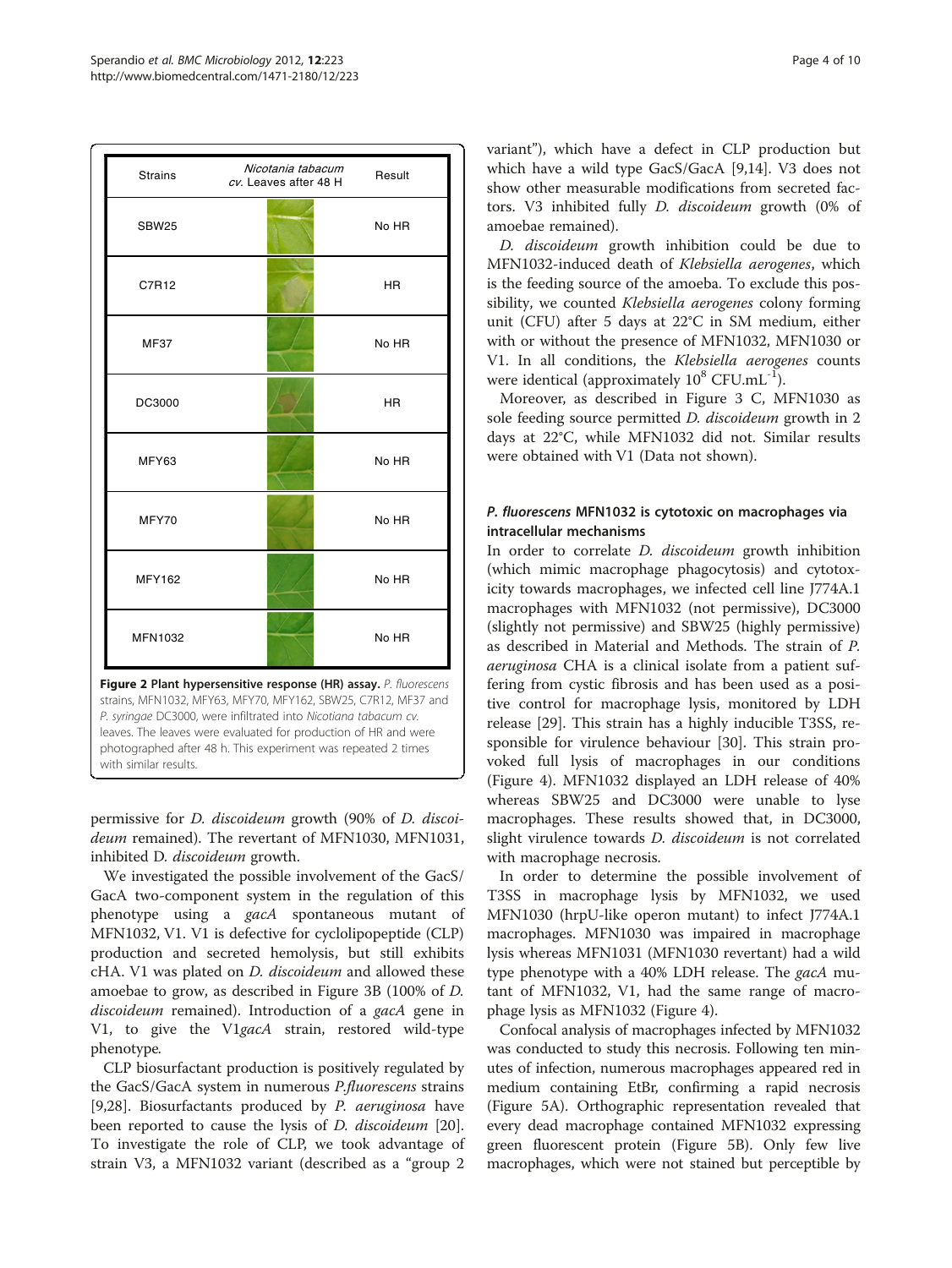<span id="page-4-0"></span>



their autofluorescence, contained intracellular bacteria (data not shown).

## MFN1030 (hrpU-like operon disrupted mutant) phenotypes can be partially restored by expression of hrpU-like operon genes from SBW25

MFN1030 is a mutant containing an insertion that disrupts the hrpU-like operon. This strategy of mutation can cause polar effects, i.e genetic modifications outside the targeted region. Thus, the phenotypes observed could be related to genes other than the hrpU-like operon. To check this possibility, the rscSTU genes of SBW25 (corresponding to the hrcSTU genes of MFN1032 affected by the hrpU-like operon disruption) were expressed from plasmid pBBR1MCS-5 in MFN1030. We choose to clone the rscSTU genes of SBW25 for complementation experiments because SBW25 genome is sequenced (in contrast to the hrcU gene of MFN1032) and the rscRST genes present more than 90% of identity with the *hrcRST* genes of MFN1032. The phenotypes of the resulting strain,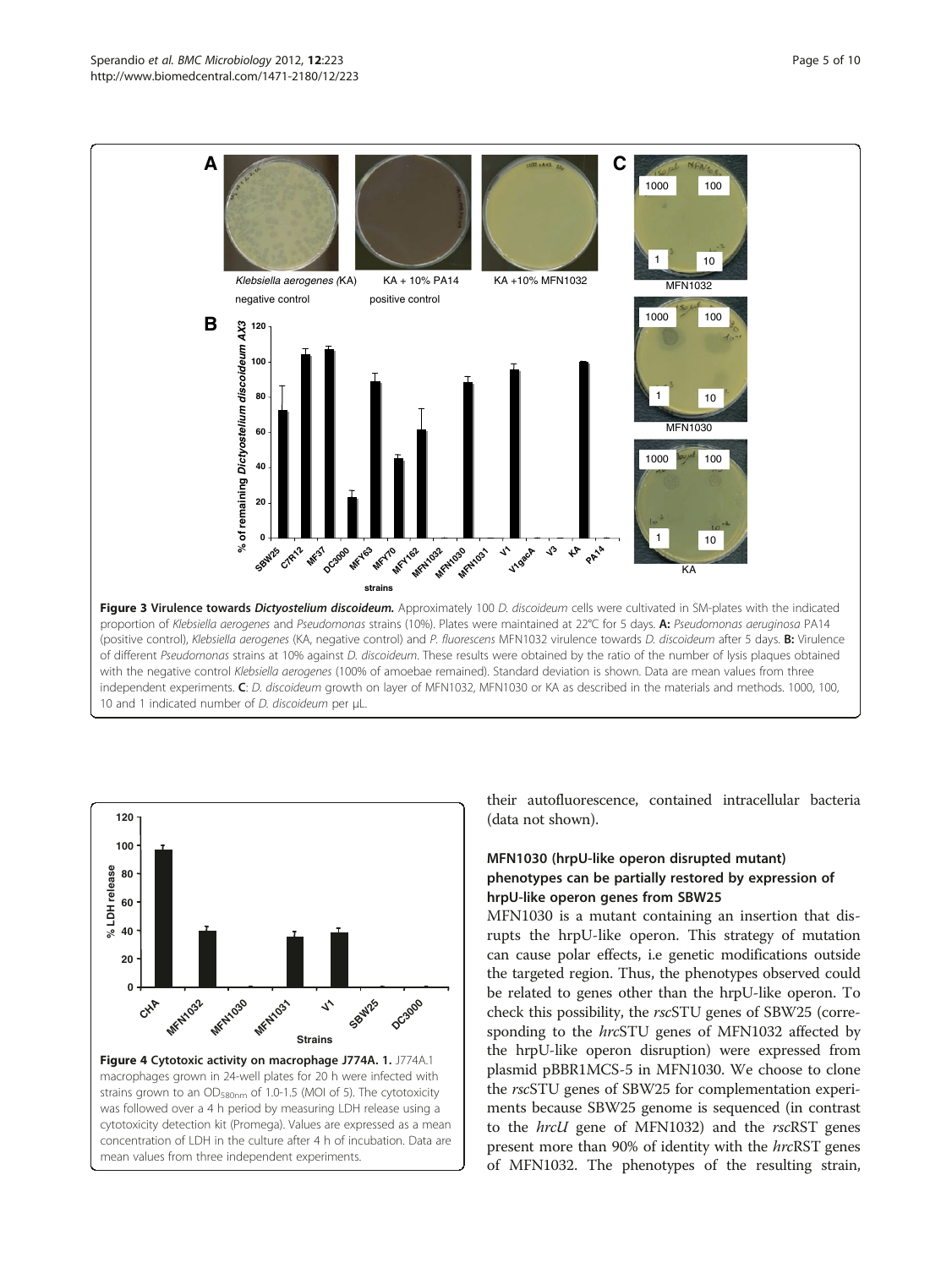<span id="page-5-0"></span>

MFN1030-pBBR-rscSTU, are summarised in Table 2 (Results are means of at least three independent experiments). *D. discoideum* growth inhibition and cHA were restored in MFN1030-pBBR-rscSTU, with levels similar to those characteristic of wild type MFN1032. Macrophages lysis was partly restored in MFN1030-pBBR-rscSTU with a level corresponding to half of that of the wild type. Introduction of parental plasmid pBBR1MCS-5 in MFN1030 (MFN1030-pBBR1MC-5 strain) did not modify MFN1030 phenotypes.

#### Discussion

the x and y axis.

#### cHA seems dependent on strain origin and not only on T3SS basal part homology

All clinical P. fluorescens strains had cHA while environmental strains of Pseudomonas did not. Nevertheless, hrpU-like operons of SBW25, MF37 (environmental strains) and MFN1032 are highly homologous (more than 90% identity for the HrcR protein) [[15\]](#page-8-0). This was confirmed by complementation of MFN1030 by the SBW25 genes. Even if hrpU-like operon genes are

essential to the cHA of MFN1032, as demonstrated by MFN1030 mutant and complementation results, other factors that depend on the origin of the strain, like the T3SS upper part components or the T3SS effectors, are necessary for red blood cell lysis.

In C7R12 and SBW25 the functionality or mechanism of T3SS are not fully understood. On the contrary, P. syringae DC3000 has a functional T3SS with HrpZ as a translocation protein. In our conditions, T3SS of this phytopathogen was not able to induce cHA. This result confirms the inability of HrpZ to cause RBC lysis as described by Lee [[31\]](#page-9-0). Moreover, none of the clinical strains induced HR on tobacco leaves, while C7R12 did. This suggests that the hrpUlike operons have a function in the hemolytic P. fluorescens clinical strains different from that in the biocontrol and phytopathogenic strains, which are able to induce T3SS mediated HR. These findings are in concordance with those of Mavrodi et al. who demonstrated the presence of stable divergent lineages of T3SS in Pseudomonas fluorescens strains [[23\]](#page-8-0).

Table 2 Phenotypes of MFN1032, MFN1030, MFN1030-pBBR-rscSTU and MFN1030-pBBR1MCS-5

| Phenotypes                                         | <b>Strains</b> |                |                     |                    |  |
|----------------------------------------------------|----------------|----------------|---------------------|--------------------|--|
|                                                    | <b>MFN1032</b> | <b>MFN1030</b> | MFN1030-pBBR-rscSTU | MFN1030-pBBR1MCS-5 |  |
| Cell-associated hemolytic activity (% cHA at 28°C) | $69 + 10$      | $9 + 7$        | $69 + 3$            | $12 + 4$           |  |
| D. discoideum growth inhibition (%)                | 100            | $11 + 3$       | 100                 | $9 + 2$            |  |
| Macrophages lysis (% LDH release)                  | $40 + 3$       |                | $74 + 7$            |                    |  |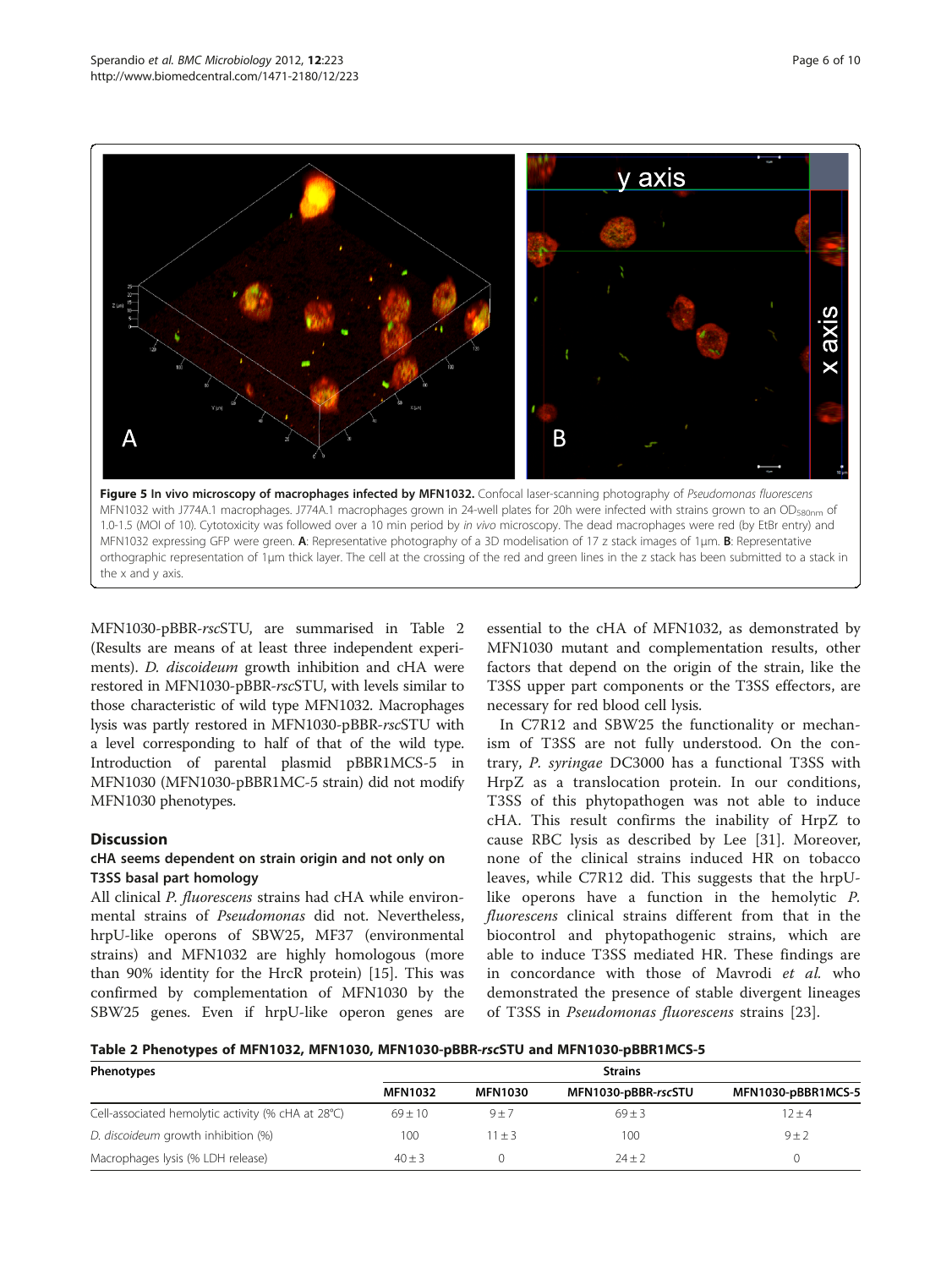P. fluorescens clinical strains inhibit D. discoideum growth D. discoideum growth inhibition is not a common feature in this species and was rarely found in P. fluorescens environmental strains, even if our panel is too low to be representative. The majority of environmental P. aeruginosa isolates have functional T3SSs with toxins that facilitate killing amoebae, their natural predators. Their T3SSs may have evolved for this purpose and broad conservation of targeted substrates across eukaryotic organisms resulted in a system active against human cells [[32\]](#page-9-0). In *P. fluorescens*, the T3SS distribution is not homogenous. hrpU-like operons were absent from Pf0-1 and Pf5 but were present in numerous other rhizospheric strains [[22,24\]](#page-8-0), which leads us to believe that this mechanism of resistance to *D. discoideum* predation are not essential to P.fluorescens survival. However, the natural niches of P. fluorescens and P. aeruginosa are mainly the same, and bacteria are exposed to the same predation by amoebae. It should be noted that this it is, to our knowledge, the first report of P. fluorescens strains virulence towards amoebae.

## D. discoideum growth inhibition by MFN1032 seems positively controlled by the GacS/GacA system and involves the hrpU-like operon

An interesting result was the loss of MFN1032 virulence towards *D. discoideum* in gacA and in hrpU-like operon mutants. Involvement of GacS/GacA in growth inhibition of D. discoideum has been reported in a strain of P. entomophila, a soil bacterium with cyclolipopeptide production. P. entomophila gacA mutant is avirulent but CLPs and T3SS were not involved in virulence [[33](#page-9-0)]. In P. aeruginosa full virulence requires T3SS and quorum sensing molecules (under GacS/GacA control) [\[18,20](#page-8-0)]. Again, these results underline the similarity of mechanisms with *P. aeruginosa*, despite the phylogenetic distance between the T3SS basal parts of these two species.

## Macrophage necrosis required the hrpU-like operon and is independent of the GacS/GacA system

MFN1032 was able to provoke macrophage lysis in our conditions, but it was only half has effective as the CHA strain, a highly pathogenic P. aeruginosa strain. Macrophages lysis was not fully restored in the complemented strain, MFN1030-pBBR-rscSTU. That could be the consequence of the expression of rscSTU genes from a plasmid, under Plac promotor control, without their own upstream regulatory sequences. As with the CHA strain, necrosis was rapid (less than 10 minutes) for some macrophages. All dead macrophages contained bacteria. We hypothesize that bacterial internalisation by phagocytosis activity is a signal for an induction of virulence factor secretion. This rapid necrosis required hrpU-like operon and was independent of the GacS/GacA twocomponent system. These dependencies suggest that this mechanism is different from D. discoideum growth inhibition and similar to cHA activity. This was confirmed by the results in DC3000 which was unable to lyse macrophages and partially able to resist D. discoideum predation but lacking in cHA. The mechanism of DC3000 virulence towards D. discoideum is to our knowledge unknown. Some literature suggests that this activity could be due to the action of biosurfactants produced by this strain [[34](#page-9-0)].

## Conclusions

MFN1032 is able to induce macrophage and red blood cell lysis and to prevent D. discoideum predation. In these three processes, hrpU-like operon is required but GacA/GacS positive regulation concerns only the *D. dis*coideum model. Our findings establish a link between the T3SS and virulence of MFN1032 against eukaryotic cells. This study also underlines the high heterogeneity of the Pseudomonas according to their origin. The hypothesis of virulence acquisition towards human cells by a stochastic evolution of an ancestral mechanism dedicated to natural predator, such as amoebae, cannot explain all our results. We suggest that a major evolution of upper T3SS compounds or T3SS toxins, despite the conservation of the T3SS basal part, could be at the origin of MFN1032 virulence. This work must be extended to a larger representative panel of Pseudomonas fluorescens strains to confirm this hypothesis.

## **Methods**

## Cell associated hemolytic activity assay (cHA)

The cHA assay was done essentially as described by Dacheux [\[16](#page-8-0)]. Sheep red blood cells (RBC), obtained from Eurobio (France), were washed three times in PBS (pH 7.2, 0.8% NaCl, 0.02% KCl, 0.17% Na<sub>2</sub>HPO<sub>4</sub>, 0.8%  $KH<sub>2</sub>PO<sub>4</sub>$ ) and resuspended in RPMI-1640 medium without pH indicator (Sigma) at a density of  $5 \times 10^8$  RBC mL<sup>-1</sup> at 4°C. The bacteria were grown in LB to an  $OD_{580nm}$  of 0.7 – 1.5, centrifuged and resuspended in RPMI-1640 at  $5 \times 10^8$  bacteria.mL<sup>-1</sup>. Hemolysis assays were started by mixing 100 μL of RBC and 100 μL of bacteria, which were then centrifuged at 400 g for 10 minutes and incubated at 37°C for 1 h. The release of hemoglobin was measured at 540 nm, after centrifugation, in 100 μL of cell supernatant.

The percentage (%) of total lysis was calculated as follows:  $\% = \frac{(X - B)}{(T - B)} \times 100$ , where B (baseline), a negative control, corresponds to RBC incubated with 100 μL of RPMI-1640, and T, a positive control, corresponds to total RBC lysis, obtained by incubating cells with 0.1% SDS. X is the OD value of the analysed sample.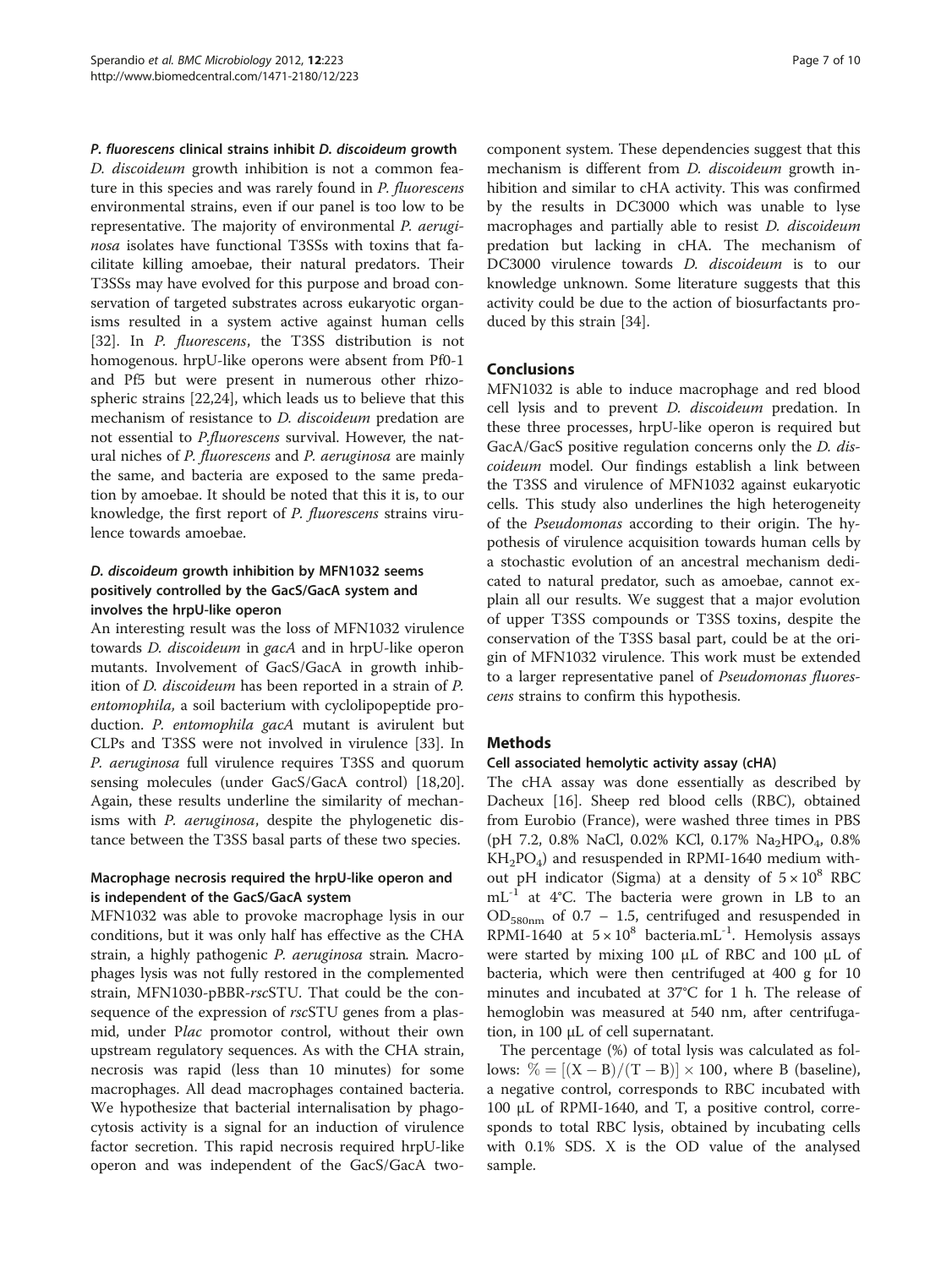#### Plant Hypersensivity Response (HR) assay

Plant HR assay was done essentially as described by Guo [[35\]](#page-9-0). Bacterial strains grown on King B plates were resuspended at 1 x  $10^8$  cell.mL<sup>-1</sup> in 5 mM MES (Morpholineethane-sulfonic acid) pH 5.6. Each bacterial strain tested was infiltrated in Nicotiana tabacum cv. Xanthi. HR were recorded after 24 to 48 h.

#### Dictyostelium discoideum growth and plating assays

This test was performed essentially as described by Carilla-Latorre [[36\]](#page-9-0). Dictyostelium discoideum AX3 cells were grown axenically in HL5 medium pH 6.5 (Formadium) or in association with Klebsiella aerogenes on SM plates pH 6.5 (Formadium).

For the nutrient SM-plating assay, P. fluorescens strains, P. aeuginosa PA14 (positive control of virulence) and Klebsiella aerogenes (KA) (negative control of virulence) were grown overnight in LB. After washing in HL5, the tested bacteria were resuspended with HL5 to an optical density of 1 at 580 nm (1  $OD_{580nm}$ ) and KA was adjusted to 0.5 OD<sub>580nm</sub>.

300 μL of KA and 15 μl of Pseudomonas (ratio 10%) were plated in SM-agar plates with approximately 100 D. discoideum cells. The plates were maintained at 22°C for 5 days.

KA count were realized after incubation of 300 μL of KA with or without 15 μL of MFN1032, MFN1030 or V1 (ratio 10%) in SM at 22°C for 5 days. Serial dilutions were plated on Hektoen enteric agar (bioMerieux) at 37°C to select KA.

For some assay, 150 μL of MFN1032, MFN1030, V1 (0.5 OD<sub>580nm</sub>) or 300 μL of KA (1 OD<sub>580nm</sub>) were plated in SM-agar plates and 2  $\mu$ L of serial dilution of *D. discoi*deum culture (respectively 1000,100, 10 or 1 D. discoideum per μL) were spotted on the bacterial layer. The plates were maintained at 22°C for 2 days.

#### Cell culture and infection conditions

Macrophage cell line J774A.1 was grown in Dulbecco's modified Eagle Minimal Essential Medium (DMEM) (Lonza) containing 10% foetal calf serum (FCS) supplemented with 2 mM L-glutamine, 100  $\mu$ g.mL<sup>-1</sup> penicillin, 100 μg.mL<sup>-1</sup> streptomycin and 2 mM pyruvic acid. The cells were seeded 20 h before infection in 24-well culture plates at  $3 \times 10^5$  cells per well. Bacterial strains were grown overnight in LB (NaCl  $5$  g/l), diluted to 0.08 OD580nm and grown for approximately 4 h more for P. fluorescens and 2 h more for P. aeruginosa to an OD580nm between 1.0 and 1.5.

For the cytotoxicity assay, one day before infection, the macrophages were antibiotic starved. The macrophages were infected with bacteria resuspended in 1 ml of DMEM in order to give an MOI (multiplicity of infection) of 5  $(15 \times 10^5 \text{ bacteria.mL}^{-1})$ . After 4 hours of incubation under controlled atmosphere (37°C, 5%  $CO<sub>2</sub>$ ), lactate dehydrogenase (LDH) present in the supernatant was measured in each well using cytotox  $96^{\circ}$  enzymatic assay (Promega). LDH is a stable cytosolic enzyme released by eukaryotic cells and is an overall indicator of necrosis. J774A.1 cells exposed to Triton X100 (0.9%) were used as a control of total release (100% LDH release). The background level (0% LDH release) was determined with serum free culture medium. The percentage (%) of total lysis was calculated as follows:  $\% = \frac{(X - B)}{(T - B)} \times 100$ , where B (baseline) is a negative control and T (total lysis) is a positive control. X is the  $OD_{490nm}$  value of the analysed sample.

For in vitro microscopy, macrophages were infected with MFN1032 strain expressing Green Fluorescent Protein (pSMCP2.1 carrying gfp gene), resuspended in 1 ml of DMEM, in order to give an MOI of 10 and incubated for 10 min at 37°C, 5%  $CO<sub>2</sub>$  [\[37](#page-9-0)]. The medium was supplemented with 500 ng.mL $^{-1}$  EtBr, which enters only into dead cells. Infection was followed using an inverted Zeiss (LSM 710) confocal laser-scanning microscope with an oil immersion 63X/1.40 plan-apochromatic objective. Plates were excited with a wavelength of 488 nm for GFP (emission: 493-539 nm) and 514 nm for EtBr (emission 589-797). 3D modelisation and orthographic representation were processed using  $\text{Zen}^{\otimes}$  2009 (Zeiss) software and a Kernel of 3x3 (x, y) was applied.

#### Expression of rscSTU genes from SBW25 in MFN1030 (MFN1032 hrpU-like operon disrupted mutant)

SBW25 was used for PCR amplification of rscSTU genes. PCR primers, rscSSBW25 (5'-ATGGAACCAAT CGATCTGTTC-3<sup>'</sup>) and SBWrscU (5'-TCAGTGCCGT TCAAGCTC-3'), synthesized by Eurogentec (Angers, France), were designed to amplify rscSTU genes (2156 bp), a region of the rsp cluster I of SBW25, corresponding to genes hrcSTU affected by hrpU-like operon disruption in MFN1030.

PCR was carried out in a 50 μL reaction volume, in a MJ mini thermal cycler (Bio-rad laboratories incorporation, USA). Reaction mixture contained 4 μL DNA, 0.5 μL Taq phusion polymerase (Biolabs, new England), 10 μL corresponding buffer, 4 μL primers (20 μM) and 4 μL deoxyribonucleoside triphosphate (2.5 mM). After initial denaturation for 10 seconds at 98°C, the reaction mixture was subjected to 30 cycles of 30 seconds at 98°C, 30 seconds at 49°C and 1 minute at 72°C, followed by a final 5 minutes extension at 75°C. Aliquots (10  $\mu$ L) of the PCR products were analyzed by electrophoresis in 1% agarose gels, stained with ethidium bromide and photographed under UV illumination.

PCR product was cloned with the pBBR1MCS-5 (4,8KB) digested by Sma I [[38](#page-9-0)]. This construction, pBBR-rscSTU (6,9 kb), was then introduced into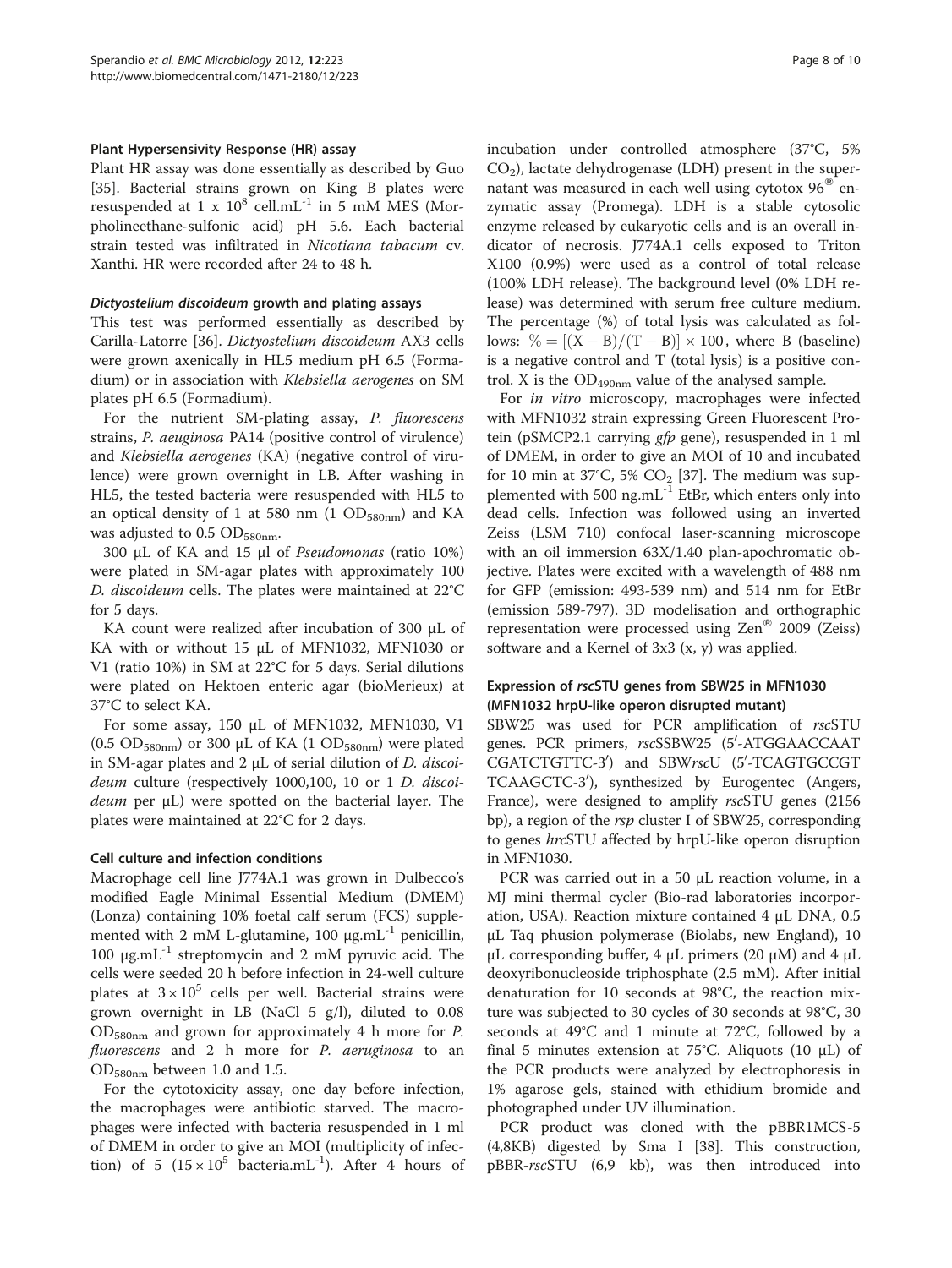<span id="page-8-0"></span>Escherichia coli DH5α mcr cells by electroporation. White colonies were selected for their resistance to gentamycin (20 μg/mL). Plasmids were isolated using the QIAprep Spin Miniprep Kit (Qiagen), checked by sequencing (beckman coulter genomics, Germany) and then transferred into the Escherichia coli conjugative strain S17.1.

MFN1030 (tetracyclin resistant) cells were conjugated with S17.1 cells carrying the pBBR-rscSTU plasmid and strains were selected for their resistance to tetracycline (20  $\mu$ g.mL<sup>-1</sup>) and gentamycin (20  $\mu$ g.mL<sup>-1</sup>). The resulting strain was called MFN1030-pBBR-rscSTU.

#### Bacterial strains and culture conditions

The origin of each strain tested in this study can be found in Table [1](#page-2-0). The bacteria were cultured in Luria Bertani medium (LB) at optimum growth temperatures, i.e. 28°C for P. fluorescens (for MF37 origin, see [\[39](#page-9-0)]) and P. syringae DC3000 [\[40\]](#page-9-0), 37°C for P. aeruginosa CHA or PA14 [[41,42\]](#page-9-0) and Klesiella aerogenes [[43\]](#page-9-0), with shaking at 180 rpm. When necessary, 80 μg/mL Xgal, 20 μg/mL tetracycline, 20 μg/mL gentamycin or 30 μg/mL kanamycin were added. The bacterial density was determined by measuring optical density (OD) at 580 nm (Spectronic Unicam spectrophotometer).

#### Authors' contributions

DS carried out the assays with VD help and participated in the design of the manuscript. AM designed the study, wrote the manuscript and analyzed most of the data. LM and MH were involved in the in vitro microscopy assays and analysis. XL helped to design and writes the manuscript. NO and MF were involved in designing the study. All authors read and approved the final manuscript.

#### Acknowledgements

This study was supported by grant from the Région Haute-Normandie. We thank INRA UR1282, infectiologie animale et santé publique, groupe "signalisation, portage et virulence bactérienne" for help with macrophage J774A.1 infection. We thank Azeddine Driouich and Sophie Bernard, Laboratoire de Glycobiologie et Matrice Extracellulaire Végétale (GlycoMEV), EA 4358, Université de Rouen, for help in tobacco assay. We thank Magalie Barreau for technical assistance and Christine Farmer and Victor Norris for linguistic support.

#### Received: 9 March 2012 Accepted: 25 September 2012 Published: 29 September 2012

#### References

- 1. Bossis E, Lemanceau P, Latour X, Gardan L: The taxonomy of Pseudomonas fluorescens and Pseudomonas putida: current status and need for revision. B Agron Sustain Dev 2000, 20:51–63.
- Stanier RY, Palleroni NJ, Doudoroff M: The aerobic pseudomonads: a taxonmic study. J Gen Microbiol 1996, 43:159–271.
- 3. Haas D, Keel C, Reimmann C: Signal transduction in plant-beneficial rhizobacteria with biocontrol properties. Antonie Van Leeuwenhoek 2002, 81(1–4):385–395.
- 4. Spiers AJ, Buckling A, Rainey PB: The causes of Pseudomonas diversity. Microbiology 2000, 146(Pt 10):2345–2350.
- Weller DM: Pseudomonas biocontrol agents of soilborne pathogens: looking back over 30 years. Phytopathology 2007, 97(2):250–256.
- 6. Bodilis J, Calbrix R, Guerillon J, Merieau A, Pawlak B, Orange N, Barray S: Phylogenetic relationships between environmental and clinical isolates

of Pseudomonas fluorescens and related species deduced from 16S rRNA gene and OprF protein sequences. Syst Appl Microbiol 2004, 27(1):93–108.

- 7. Berg G, Eberl L, Hartmann A: The rhizosphere as a reservoir for opportunistic human pathogenic bacteria. Environ Microbiol 2005, 7(11):1673–1685.
- 8. Merieau A, Gügi B, Guespin-Michel JF, Orange N: Temperature regulation of lipase B. secretion by Pseudomonas fluorescens strain MF0. Appl Microbiol Biotechnol 1993, 39:104–109.
- 9. Rossignol G, Sperandio D, Guerillon J, Duclairoir Poc C, Soum-Soutera E, Orange N, Feuilloley MG, Merieau A: Phenotypic variation in the Pseudomonas fluorescens clinical strain MFN1032. Res Microbiol 2009, 160:337–344.
- 10. Donnarumma G, Buommino E, Fusco A, Paoletti I, Auricchio L, Tufano MA: Effect of temperature on the shift of Pseudomonas fluorescens from an environmental microorganism to a potential human pathogen. Int J Immunopathol Pharmacol 2010, 23(1):227–234.
- 11. Chapalain A, Rossignol G, Lesouhaitier O, Merieau A, Gruffaz C, Guerillon J, Meyer JM, Orange N, Feuilloley MG: Comparative study of 7 fluorescent pseudomonad clinical isolates. Can J Microbiol 2008, 54(1):19–27.
- 12. Madi A, Lakhdari O, Blottiere HM, Guyard-Nicodeme M, Le Roux K, Groboillot A, Svinareff P, Dore J, Orange N, Feuilloley MG, Connil N: The clinical Pseudomonas fluorescens MFN1032 strain exerts a cytotoxic effect on epithelial intestinal cells and induces Interleukin-8 via the AP-1 signaling pathway. BMC Microbiol 2010, 10:215.
- 13. Rossignol G, Merieau A, Guerillon J, Veron W, Lesouhaitier O, Feuilloley MG, Orange N: Involvement of a phospholipase C in the hemolytic activity of a clinical strain of Pseudomonas fluorescens. BMC Microbiol 2008, 8:189.
- 14. Richard A, Rossignol G, Comet JP, Bernot G, Guespin-Michel J, Merieau A: Boolean models of biosurfactants production in Pseudomonas fluorescens. PLoS One 2012, 7(1):e24651.
- 15. Sperandio D, Rossignol G, Guerillon J, Connil N, Orange N, Feuilloley MG, Merieau A: Cell-associated hemolysis activity in the clinical strain of Pseudomonas fluorescens MFN1032. BMC Microbiol 2010, 10:124.
- 16. Dacheux D, Goure J, Chabert J, Usson Y, Attree I: Pore-forming activity of type III system-secreted proteins leads to oncosis of Pseudomonas aeruginosa-infected macrophages. Mol Microbiol 2001, 40(1):76–85.
- 17. Cosson P, Soldati T: Eat, kill or die: when amoeba meets bacteria. Curr Opin Microbiol 2008, 11(3):271–276.
- 18. Alibaud L, Kohler T, Coudray A, Prigent-Combaret C, Bergeret E, Perrin J, Benghezal M, Reimmann C, Gauthier Y, van Delden C, Attree I, Fauvarque MO, Cosson P: Pseudomonas aeruginosa virulence genes identified in a Dictyostelium host model. Cell Microbiol 2008, 10(3):729–740.
- 19. Pukatzki S, Kessin RH, Mekalanos JJ: The human pathogen Pseudomonas aeruginosa utilizes conserved virulence pathways to infect the social amoeba Dictyostelium discoideum. Proc Natl Acad Sci USA 2002, 99(5):3159–3164.
- 20. Cosson P, Zulianello L, Join-Lambert O, Faurisson F, Gebbie L, Benghezal M, Van Delden C, Curty LK, Kohler T: Pseudomonas aeruginosa virulence analyzed in a Dictyostelium discoideum host system. J Bacteriol 2002, 184(11):3027–3033.
- 21. Loper JE, Kobayashi DY, Paulsen IT: The Genomic Sequence of Pseudomonas fluorescens Pf-5: Insights Into Biological Control. Phytopathology 2007, 97(2):233-238.
- 22. Ma Q, Zhai Y, Schneider JC, Ramseier TM, Saier MH Jr: Protein secretion systems of Pseudomonas aeruginosa and P. fluorescens. Biochim Biophys Acta 2003, 1611(1-2):223-233.
- 23. Mavrodi DV, Joe A, Mavrodi OV, Hassan KA, Weller DM, Paulsen IT, Loper JE, Alfano JR, Thomashow LS: Structural and Functional Analysis of the Type III Secretion System from Pseudomonas fluorescens Q8r1-96. J Bacteriol 2011, 193(1):177–189.
- 24. Mazurier S, Siblot S, Mougel C, Lemanceau P: Distribution and diversity of type III secretion system-like genes in saprophytic and phytopathogenic fluorecent Pseudomonas. FEMS Microbiol Ecol 2004, 49:455–467.
- 25. Preston GM, Bertrand N, Rainey PB: Type III secretion in plant growthpromoting Pseudomonas fluorescens SBW25. Mol Microbiol 2001, 41(5):999–1014.
- 26. Rezzonico F, Binder C, Defago G, Moenne-Loccoz Y: The type III secretion system of biocontrol Pseudomonas fluorescens KD targets the phytopathogenic Chromista Pythium ultimum and promotes cucumber protection. Mol Plant Microbe Interact 2005, 18(9):991–1001.